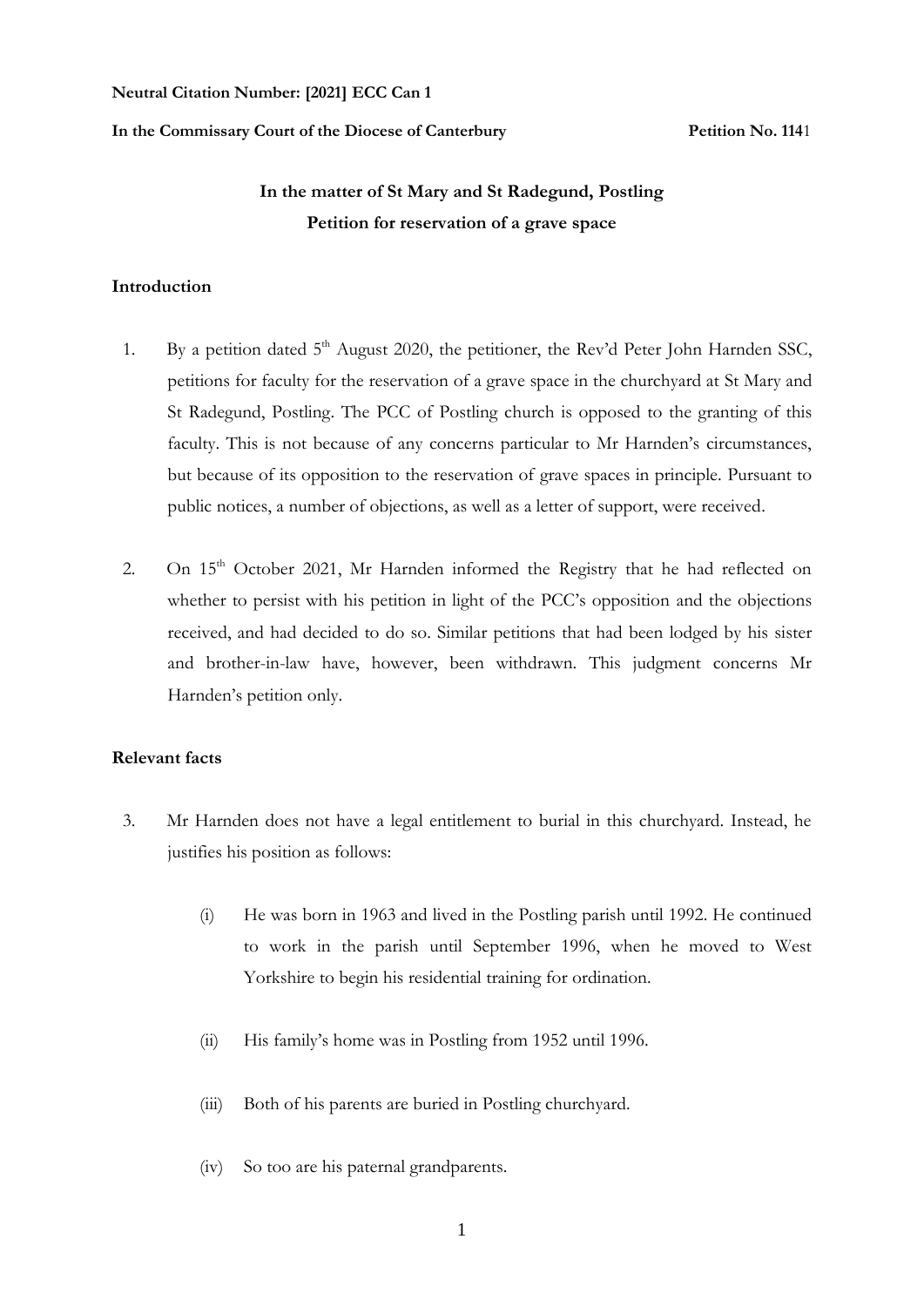- (v) The organ in Postling church was given by Mr Harnden's family in memory of his grandmother, who was for many years a regular attendee of the church and also a member of Postling PCC, having served as both PCC Secretary and Treasurer at various times.
- (vi) For several years in the later 1980s or early 1990s, Mr Harnden undertook the cutting of those areas of the Postling churchyard that were only cut and maintained on an annual basis, and also assisted with the maintenance of the areas that were cut more regularly.
- (vii) Mr Harnden was a Postling Parish Councillor between 1991 and 1995.
- 4. There is no challenge to any of the above points in the materials before me. I add that Mr Harnden's love for this church and churchyard is abundantly clear, for example from his very thoughtful letters of 11<sup>th</sup> April 2021 and 15<sup>th</sup> October 2021.
- 5. Both the incumbent, the Rev'd Jane Weeks, and the self-supporting minister who assists Postling church, the Rev'd Stephen Dougal (whose views have been relayed by Ms Weeks), have indicated that they support this petition. Following the display of public notices, Anthony and Vassa Challess, who are longstanding residents of Postling, also wrote to the Registry to support Mr Harnden's petition.
- 6. According to the data supplied by the Churchwarden for Postling Church, Dr Peter Le Feuvre: (i) the population of the parish is approximately 206 persons; (ii) there are 20-30 available grave spaces; (iii) there has been an average of one burial in the churchyard each year in recent years.
- 7. As indicated above, the PCC is opposed in principle to the reservation of grave spaces. Its preference is for decisions about burials to be made at or around the time of death instead. This is based on a concern for the fair and pastorally sensitive stewarding of the limited space available for burials. Its position can be summarised as follows.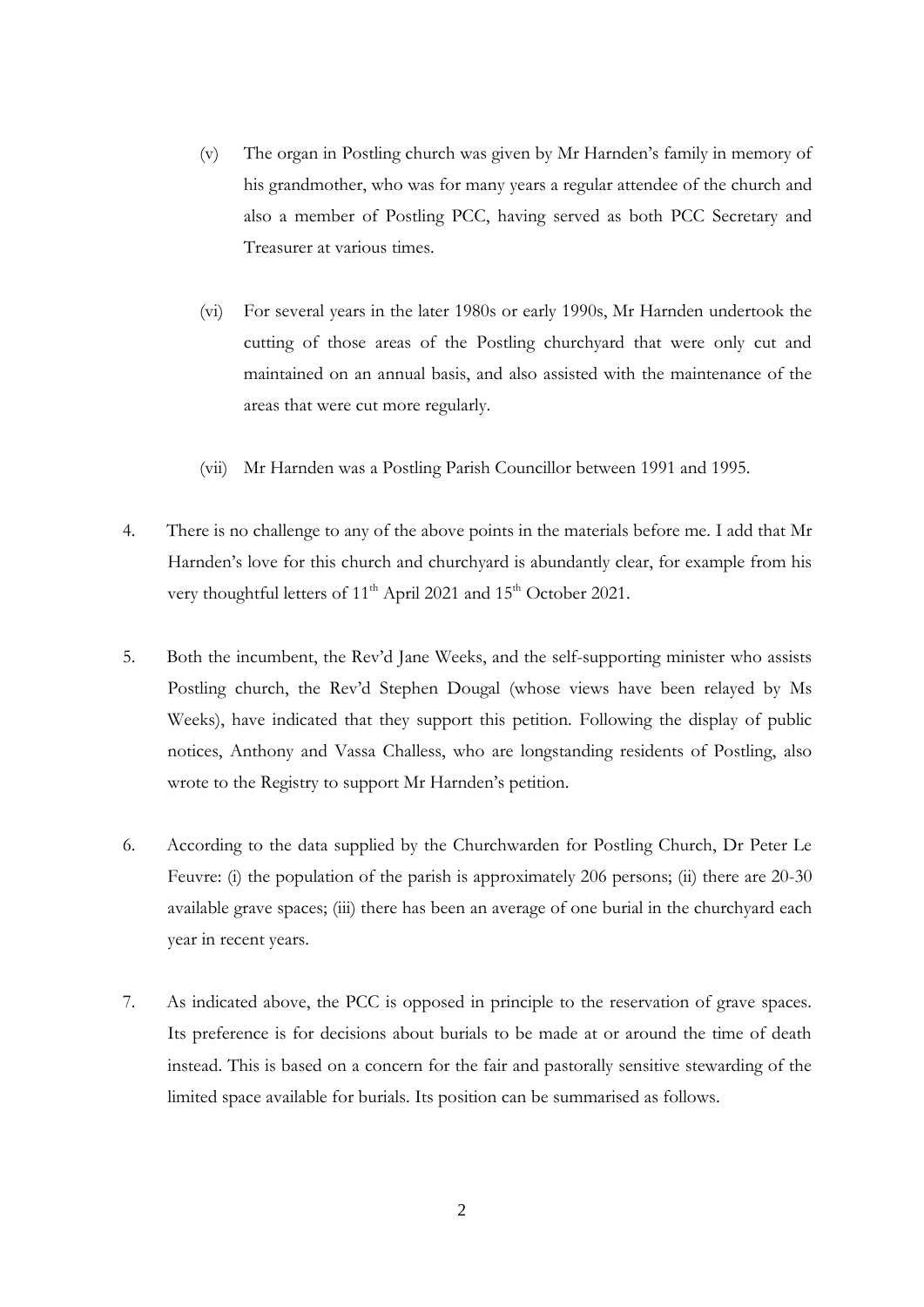- 8. On 24<sup>th</sup> January 2012, the PCC made a decision to not allow any reservations of grave spaces. The PCC considers this decision to be its *de facto* policy.
- 9. This decision followed consideration of a "discussion paper" setting out five options, namely (1) no reservations, but a 'first-come-first-served' policy open to anyone, (2) no reservations, but a 'first-come-first-served' policy open only to those meeting specified conditions, (3) approving applications for reservations, (4) adopting no rules, but simply considering each case on its merits at the time of death, or (5) continuing the then *status quo*, whereby the PCC remained neutral and anyone could 'purchase' a grave space.
- 10. The minute of the meeting of 24<sup>th</sup> January 2012 records that the PCC agreed to "reject" items 1, 3, 4 and 5" of this discussion paper, and to review item 2 at its next meeting "after further consideration", with the position in the interim being not to approve any reservations (at least as regards plots for the burial of ashes). It does not appear that there was any further consideration of this issue until after Mr Harnden's petition was submitted, over eight years later.
- 11. On  $29<sup>th</sup>$  October 2020 (a few months after Mr Harnden's petition was submitted), the PCC considered the issue of grave space reservations again. The PCC considered that its decision of  $24<sup>th</sup>$  January 2012 set out a clear and transparent policy. It also reaffirmed the position it had adopted in 2012. The minute of its meeting of  $29<sup>th</sup>$  October 2020 records that the PCC formally disapproved Mr Harnden's petition (as well as those of his sister and brother-in-law, which have since been withdrawn) and endorsed an approach whereby decisions on proposed burials would be made by the vicar and churchwardens following an individual's death. As it happens, at that same meeting, the PCC unanimously agreed to support another petition brought by Mr Harnden for the installation of a memorial to his parents in Postling churchyard.
- 12. In its document of  $2<sup>nd</sup>$  December 2020, summarising its position, the PCC confirms that it "would be minded to support requests made by the families of individuals recently deceased who have strong past or present connections to the village and who wish to be buried in the churchyard". The PCC maintains, however, that such decisions should be made at or around the time of death, and it continues to oppose the reservation of grave spaces.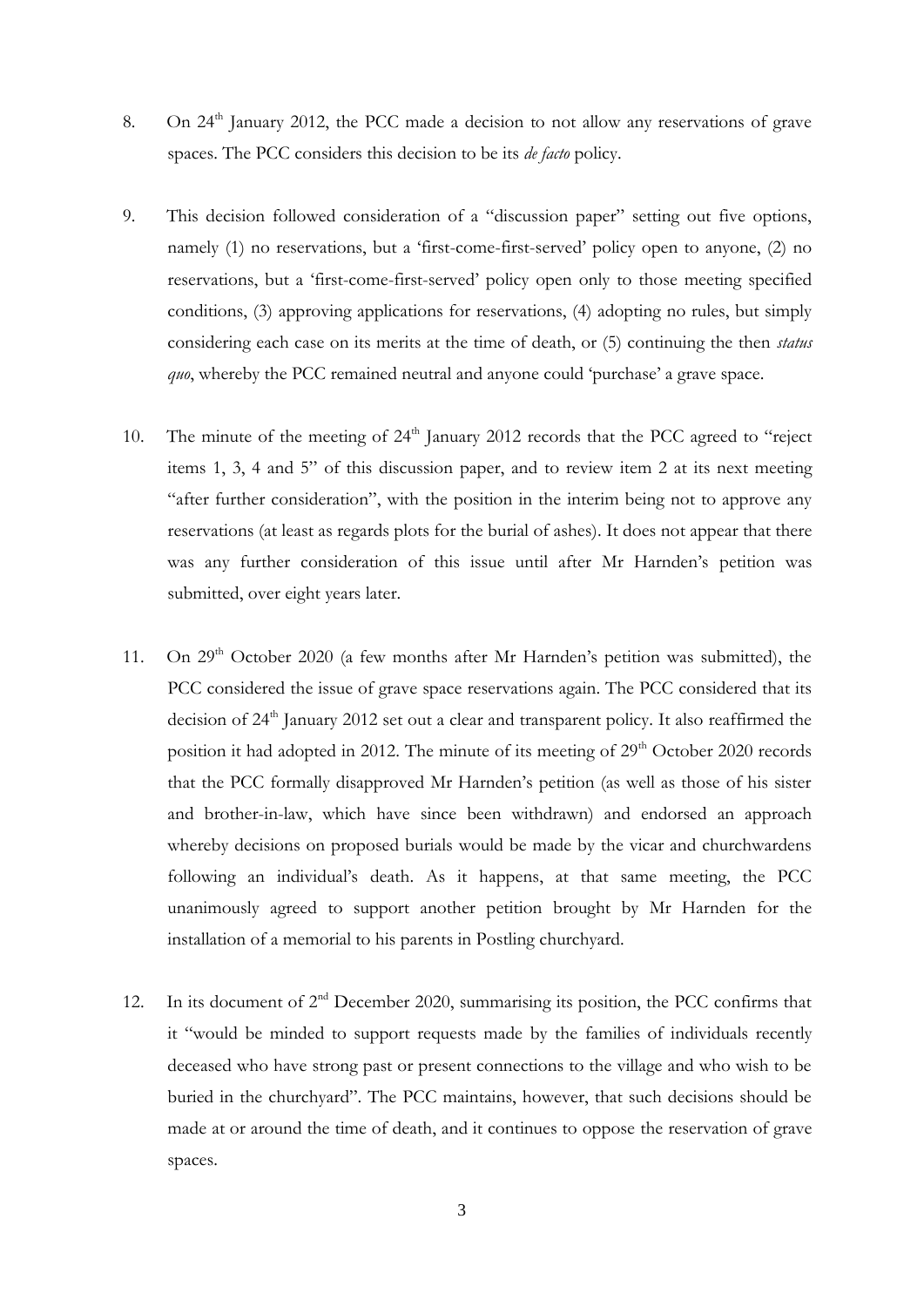- 13. In response to public notices, emails of objection were received from Sarah Montgomery, Peter Le Feuvre, Frank and Christine Hobbs, Denise Sigwart, Derek Wood, David Sudworth, Gillian Dixon and Jane Reynolds. All support the position of the PCC. Ms Sigwart adds that upset might be caused if a burial could not be permitted due to lack of space in circumstances where grave spaces have been allocated to others. Mr Sudworth adds that if a grave space reservation is allowed in this case, many others may be prompted to seek reservations too, which would soon lead to there being no more room for the burial of those who have not reserved spaces. I confirm that I have considered all of these objections.
- 14. None of the objectors opted to become a party opponent. I am satisfied that this matter can be determined on the papers before me. I now do so, by application of the facts I have summarised above, to the applicable legal principles.

#### **Legal principles**

- 15. This Court clearly has the power to grant faculty for the reservation of a grave space, whether the petitioner is a parishioner or not: see for example *Re St Thomas a Becket and St Thomas the Apostle, Heptonstall* [2021] ECC Lee 2.
- 16. As summarised in *Re St Michael and All Angels, Muncaster* [2021] ECC Car 2 at paragraph 16:

*"Although the determination of whether to grant such a faculty is entirely within the discretion of the consistory court, the court will have particular regard to two matters. Firstly, it will have due regard to any PCC policy as to the reservation of grave spaces, largely on the ground that it is* likely to have a better understanding of local needs and wishes than the court will have but the *court is not bound to apply any such policy. Secondly, it will have due regard to the consent or otherwise of the incumbent because, if a faculty is granted, such would prevent the incumbent from conducting a future burial in the plot to which it relates."*

17. I also take into account the following summary from *Re St Leonard, Blithfield* (Lichfield 2014), applied more recently in *Re St James, Brownhills* [2020] ECC Lic 3: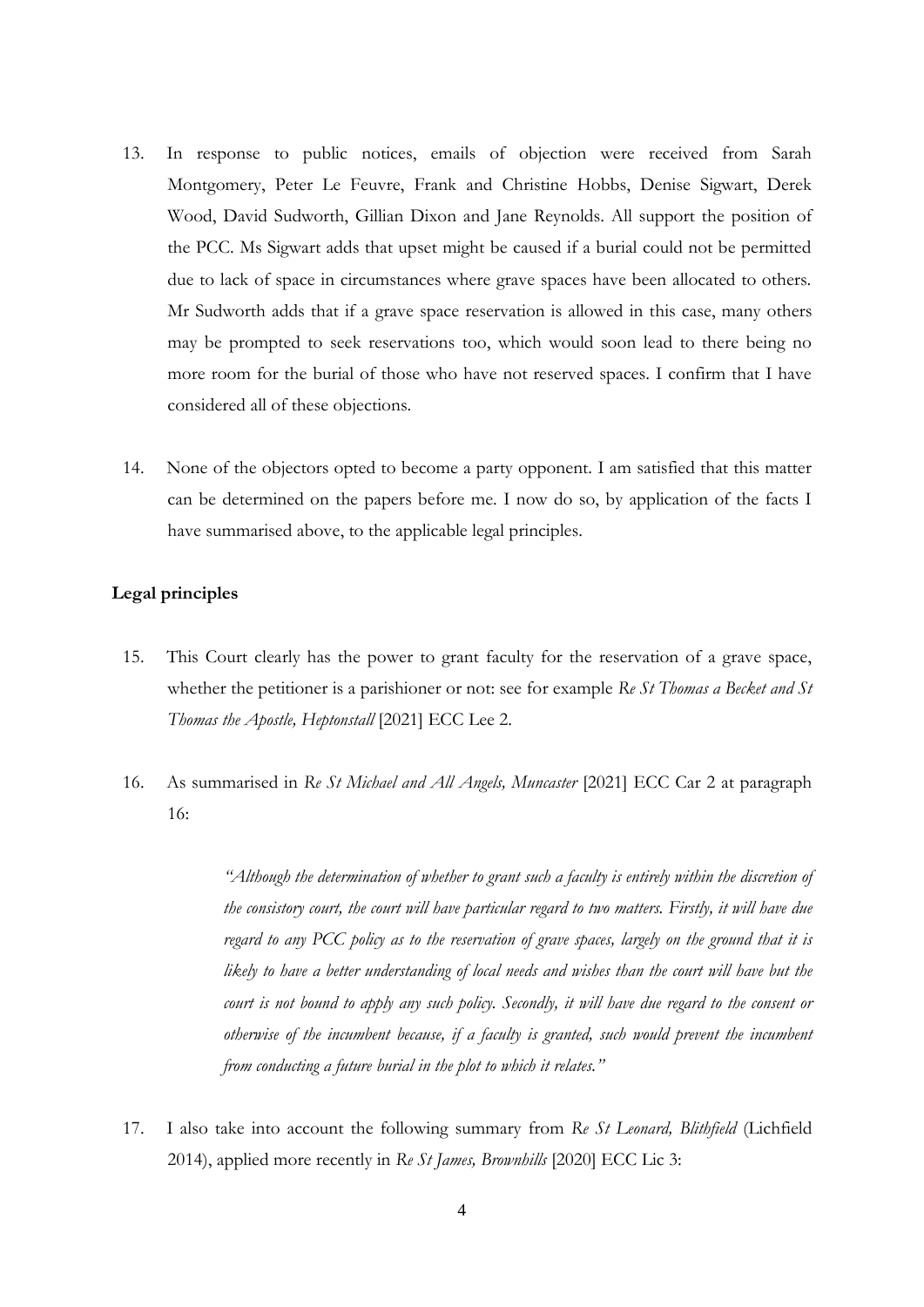*"15… there is scope for a legitimate difference of opinion as to the appropriateness or otherwise of allowing reservations. A policy of opposing the reservation of gravespaces is not inherently unreasonable. As Coates Dep Ch indicated any given Parochial Church Council is likely to have a better understanding of local needs and wishes than the Court will have. It follows that where such a policy has been adopted by a Parochial Church Council the Court should take account of it and give it considerable weight in the exercise of the Court's discretion.*

*16. Such a policy cannot be conclusive and cannot remove the Court's discretion. Moreover, if the policy were shown to have been the result of an illegitimate hostility to a particular person or to have been based on a misunderstanding of the appropriate provisions then it would have no weight. Even a legitimate policy cannot be conclusive because there will always be the possibility of particular (and potentially unforeseen) circumstances which justify an exception. However, in my judgment it will only be where there are exceptional circumstances that the Court will be justified in departing from the policy adopted by a Parochial Church Council. Anyone seeking to reserve a gravespace in the face of such a policy will need to show that their case is markedly out of the ordinary. The need for exceptional circumstances flows not just from the respect which the Court should give to the views of the Parochial Church Council but is also a matter of fairness. Where such a policy has been adopted by a Parochial Church Council there are likely to have been a number of people who have accepted that a gravespace cannot be reserved even though their preference would have been for a reservation. Fairness to those who have subordinated their own preferences to the decision of the elected Council requires that the Court should only allow reservations in exceptional cases. Failure to do so would run the risk of those who are forceful and articulate being able to circumvent rules which others have followed…"*

## **Decision**

18. I am satisfied that the PCC did have a sufficiently clear policy in place from January 2012 onwards. True it is, as Mr Harnden has argued, that the records indicate that the position in January 2012 was not entirely settled: see for example the intention to make a final decision "after further consideration" that did not then happen until October 2020. But in my view, the "further consideration" envisaged was directed towards options *other* than approving grave space reservations. It is sufficiently clear that, in January 2012, the PCC took a general position against approving grave space reservations.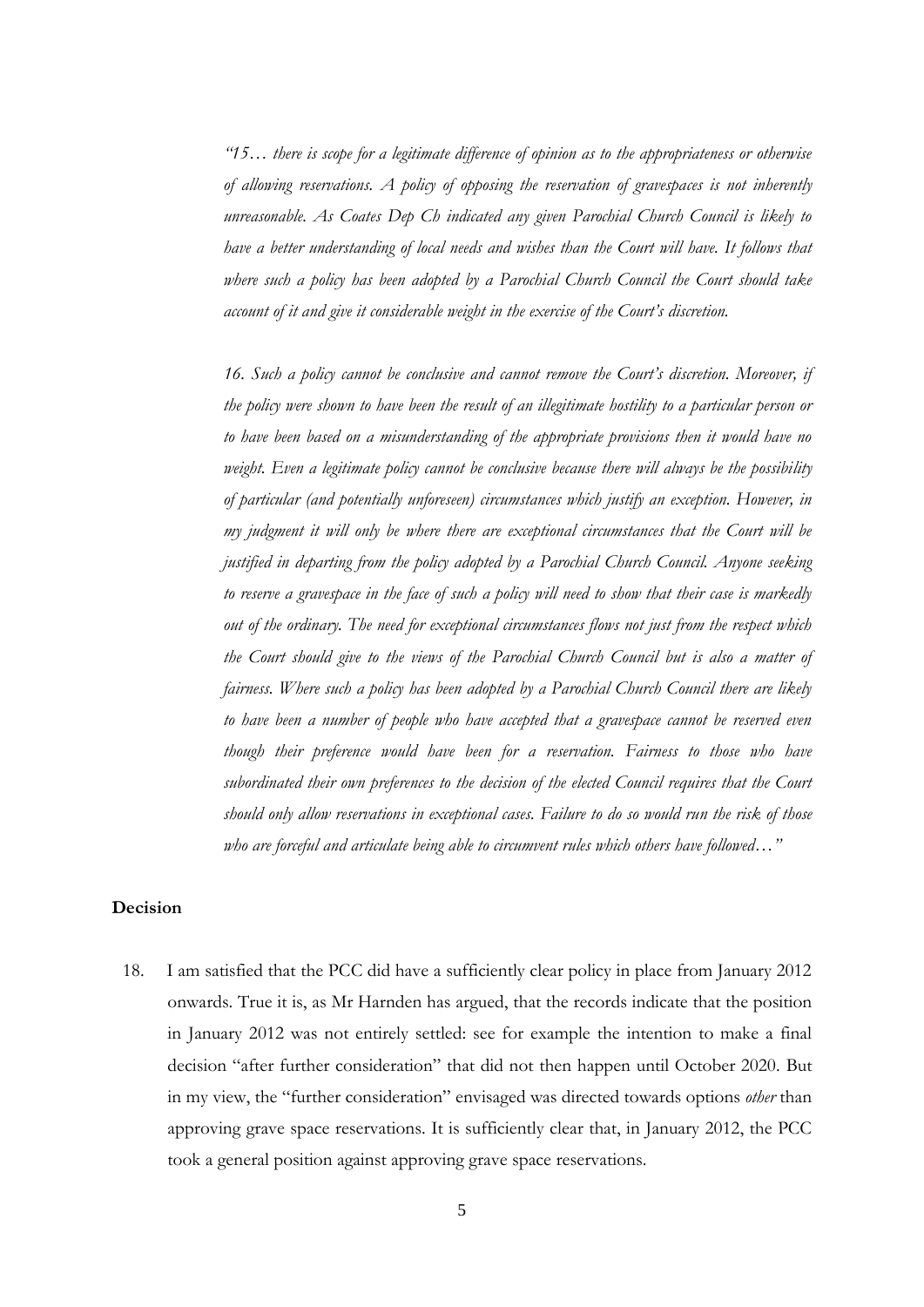- 19. I am also satisfied that this has been its consistent position since that time. Mr Harnden indicates that he understands there may have been an occasion in the interim in which the PCC has endorsed a grave space reservation, but I am unable to determine that point on the papers before me, and I do not need to do so.
- 20. In all the circumstances, I am satisfied that the PCC has had a sufficiently consistent position since January 2012. I am also satisfied that neither this position, nor its opposition to this petition, is tainted by any personal animus or any other illegitimate considerations. Moreover, I agree with the observation in *Re St James, Brownhills*, set out above, that it is not inherently unreasonable for a PCC to adopt a policy position of this kind.
- 21. I therefore give significant weight to the PCC's position, not only in that it is a sufficiently longstanding stance (in place since January 2012), but also in that it has been recently revisited (in October 2020) and affirmed. I give significant weight too to the objections that have been submitted, as summarised above, which endorse the PCC's position. I also acknowledge that Mr Harnden does not have a legal right to burial in this churchyard.
- 22. I therefore conclude that I should apply the exceptionality threshold, i.e. that I should ask whether the facts of this petition are sufficiently exceptional to justify granting faculty notwithstanding the significant weight to be given to the PCC's position. The law is clear that, even if there is a clear PCC policy, such policies cannot admit of no exceptions or otherwise tie the Court's hands.
- 23. I am satisfied that Mr Harnden's case is sufficiently exceptional to justify granting him the faculty he seeks. This is because (i) Mr Harnden has two generations of forebears (including his own parents) buried in Postling churchyard, near whom he wishes to be buried, (ii) his family's connection with Postling spans nearly half of the twentieth century, (iii) Mr Harnden is not only self-evidently a committed Christian, but one who served both Postling village and Postling church, and (iv) both the incumbent and the SSM support the petition. It seems to me that those who will be able to mount a comparable justification for the reservation of a grave space will be few and far between.